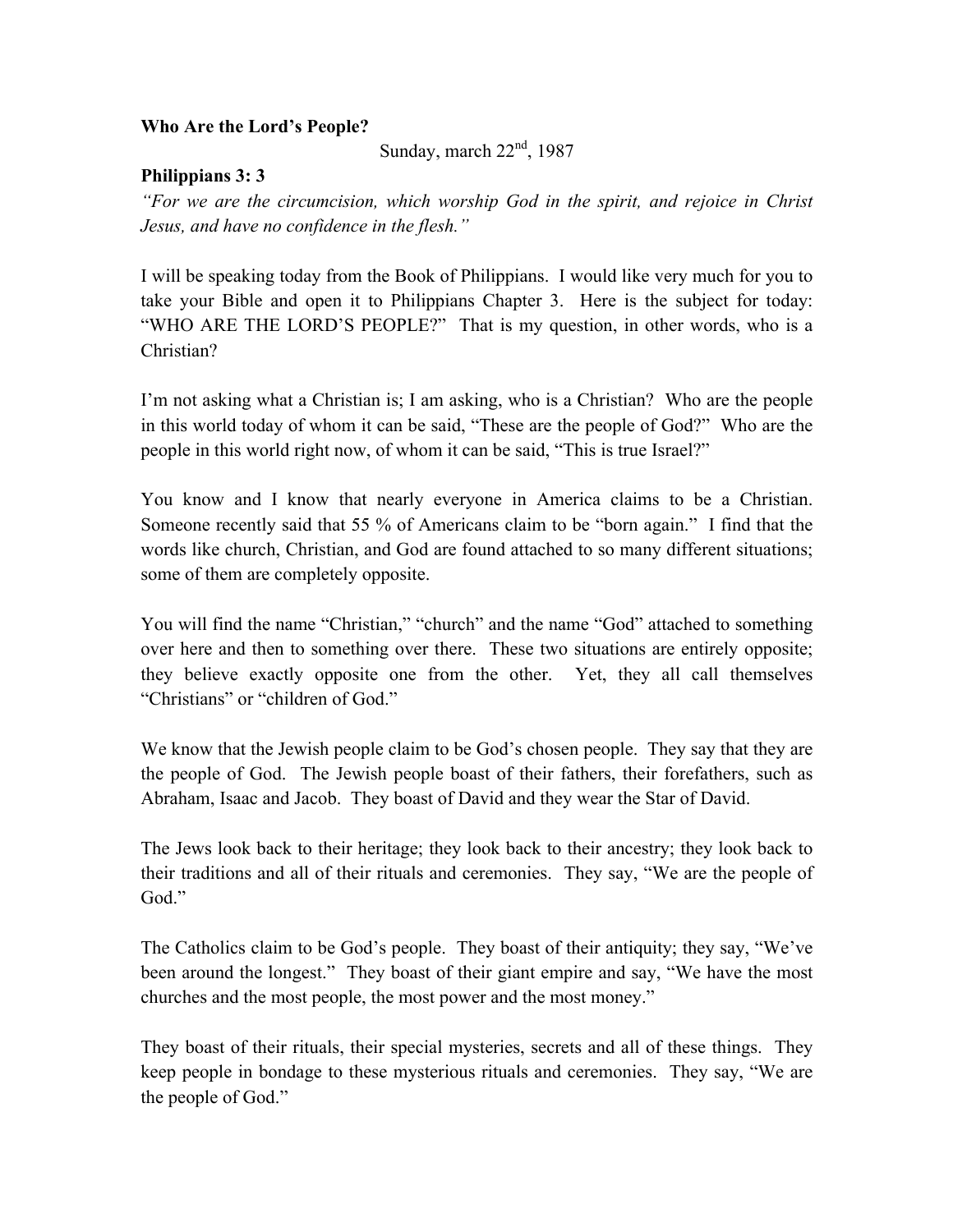The Protestants insist that they are God's people. They say, "We are the people of God; we have the reformers. They say that they have Calvin, Luther, Knox, Whitfield and all of these great reformers, these champions of individual liberty.

People also say that they have fundamentalism and believe in the virgin birth; "we believe in the blood, the Book, the blessed hope." They use all of these religious clichés. The Protestants say, "We are the people of God."

You have the modern religionists of America, the stream-lined religionist, the new Reformers. They would have you believe that they are the people of God. They have made faith in God synonymous with three things; democracy, decency, and decision. This is their plan and platform.

They are saying, "This is salvation and this is what it is to be one of God's children." This is what it is to be a Christian and to lay hold on democracy, capitalism, decency and decision. They say, "Make your profession and you are in the Kingdom of God and nothing can ever take you out of the Kingdom of God." This is like one fundamentalist preacher that held up his Bible and said, "This is the United States." Is this true? Are they the people of God?

The apostle Paul, in Philippians Chapter 3, has some things to say about the true people of God, the true Israel, the children of God and Christians. The first thing that he says in Philippians 3:1 is, "*Finally, my brethren, rejoice in the Lord. To write the same things to you, to me indeed is not grievous, but for you it is safe."*

What he is saying is that this Gospel that I preach, this Gospel of substitution, this Gospel of Jesus Christ, this Gospel of God's grace and God's glory, to keep preaching it to you and writing it to you does not get tiresome.

Rehearsing it in your hearing, over and over again does not get tiresome to me. Paul did not mind at all. He rather delighted and was elated to keep telling them the same thing, because *"for you it is safe."* It will deliver you from error of doctrine and error of spirit for me to tell you those necessary and vital things again, again and again.

He says in verse 2, *"I warn you."* I warn you in the church; I warn you who are interested in God and in His Word and in the Gospel of Christ, *"beware of dogs, evil workers and the concision* (flesh merchants)*."*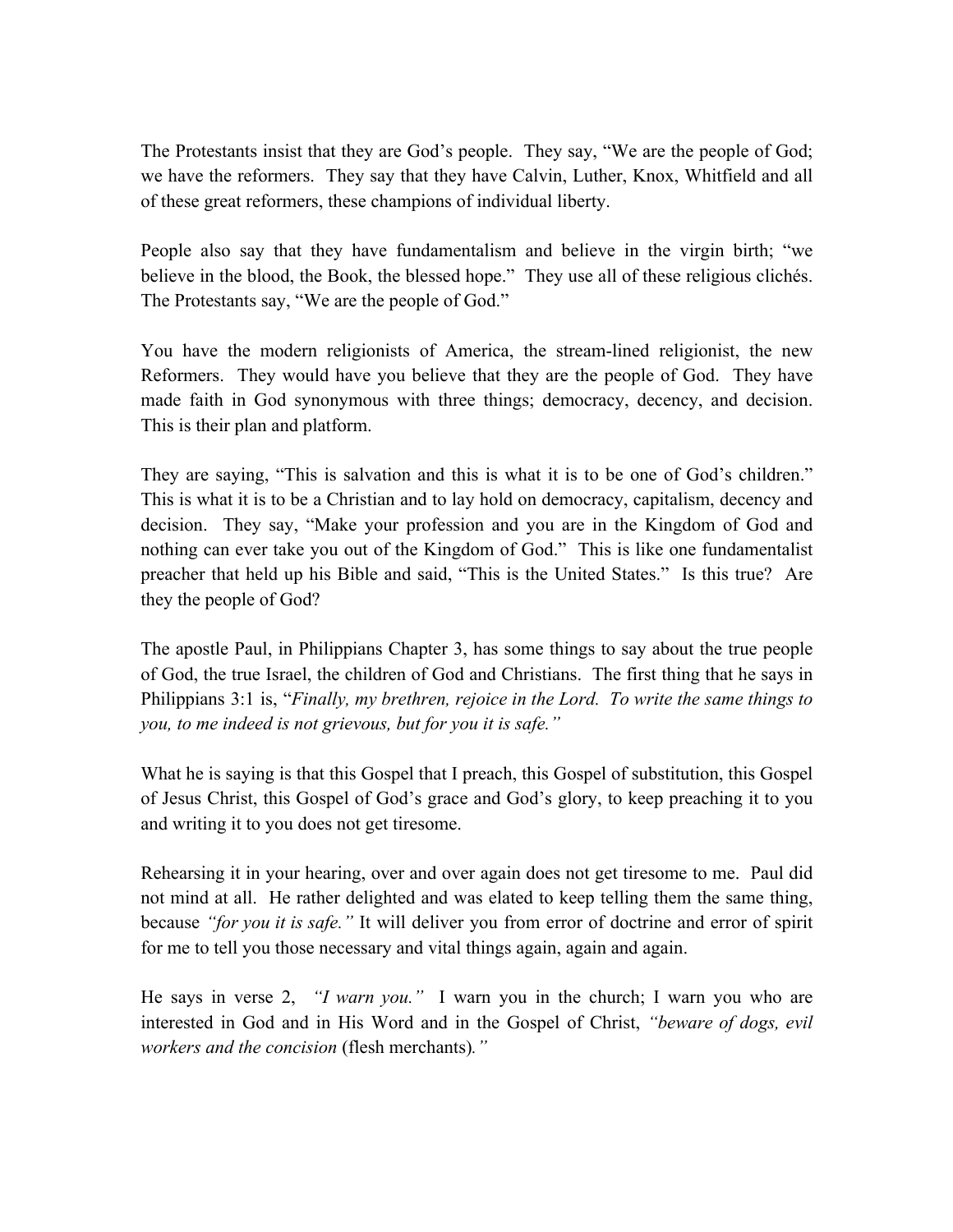Where did Paul get that kind of talk? Here he is in warning people against false preachers and false religionists. He calls them three things: He calls them "*dogs*; he calls them *evil workers* and he calls them *circumcisers* or flesh merchants" who take delight in the flesh, statistics and reports.

Do you know where he got that? He got that from Isaiah. Isaiah said the same thing about the preachers of his day. You go back to the Old Testament and you will find Isaiah talking about the false preachers and religionists in this same way.

You come to the New Testament and Paul repeats it. You come here today and I repeat the same thing because it is true of most preachers in this day. Listen to Isaiah in Isaiah 56:10, *"The preachers are blind; they are ignorant; all of them are ignorant."* Take your Bible and look at it; *"they are all ignorant; they are all dumb dogs."* That may be where they got the honorary degree D. D. (dumb dogs), who knows? Whitfield said that is where they got it.

He says, "*They cannot even bark; they sleep; they are always lying down; they love to slumber*. He says, "*They are greedy dogs; they are not only dumb dogs but they are greedy; they never have enough."*

Did you ever have a dog that has had enough? Every time I turn my TV on these false preachers don't have enough; they have to have more and are begging for more; they never have enough. In religion, there are shepherds that don't understand; they all look to their own program, their own way and their own doings. Everyone is out for his own gain.

You know; if you didn't know that I was reading from the Old Testament you would think that I was reading from today's commentary. Here is Isaiah describing the false prophets and Paul picks it up and says the same thing, *"They are blind to the Word of God and they are ignorant."* 

He said, *"They are dumb dogs; they cannot bark; they are always sleeping, lying down and loving to slumber."* They are greedy dogs who never have enough, who never can milk the people enough. They never have enough.

*"They are shepherds that cannot understand truth. They look to their own way."* They look to their way, not God's glory or God's way, but their way. Everyone is out after his own gain and is coming from his own position.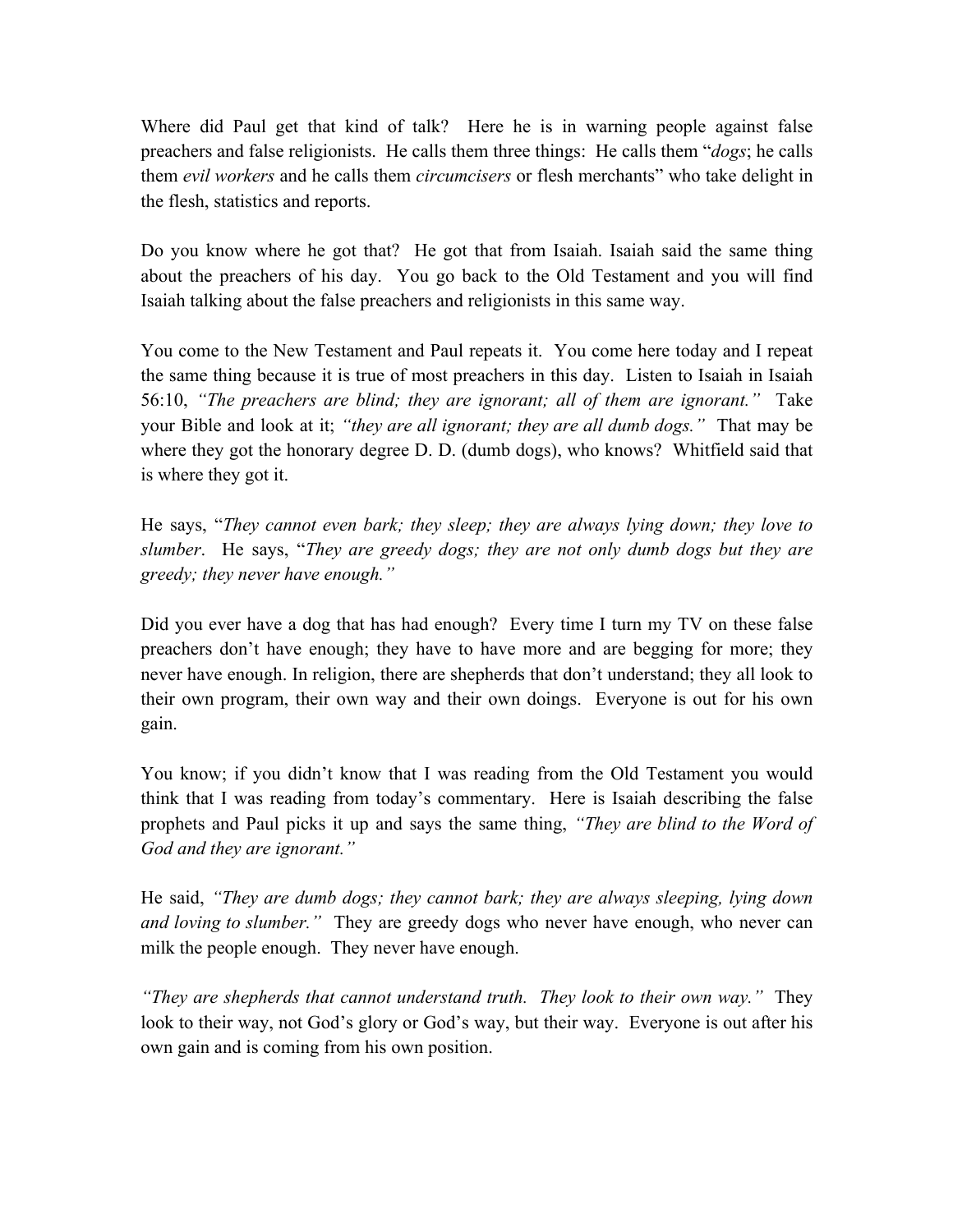Here is what we are saying when Isaiah said it, Paul said it, and I will dare say it again. These organizers and circumcisers, baptizers and promoters and soul winners are making converts and proselytes only to religion, not to God.

They are not making men and women children of God. They look to their own way, their own gain, their own success and their own program. These people never have enough. Oh for a discerning ear, oh for a discerning spirit, oh for a discerning heart to recognize God's true preachers.

John said, *"Try the spirits whether they be of God."* Paul said, "I come to you with the same message; it is not tiresome to me; I will continue to preach it to you because it is *safe for you*. I warn you to be aware of these *greedy dogs* who never have enough. Beware of these *evil workers."*

In Matthew 7, they said to Christ in the Judgment; *"Haven't we preached in your name and cast out devils in your name and done many wonderful works in your name?"* He said, *"I will say unto them; depart from Me ye workers of iniquity.* Beware of evil workers! Beware of the flesh merchants and the circumcisers.

Here it is in verse 3: He says, *"We are the circumcision."* Do you see those three words, *"For we are the circumcision,"* (we are true Israel; we are the people of God*).* He gives three things here, he says; *"We worship God in the Spirit,"* secondly; *"We rejoice in Jesus Christ"* and thirdly; *"We have no confidence in the flesh."*

You can't improve on this. These are the marks of a regenerated soul. These are the evidences of the Holy Spirit's indwelling. These are the undeniable signs of a new heart and a new nature. Look at them one at a time, carefully:

First of all, Paul said; *"We are the true circumcision;"* (we are true Israel, the Israel of God)*.* We are the people of God, "*Who worship God in the Spirit."*

My friends; the object of worship is not a place; the object of worship is not a form, a ceremony or an organization. The object of worship and praise and awe is the living God in the Trinity of His sacred Person.

Whether you are in church or outside, whether you are with people or without people, whether you are in public or private, whether you are at home or abroad; we worship, adore, love, hold in reverence and fear, the eternal living God. He is the object of worship.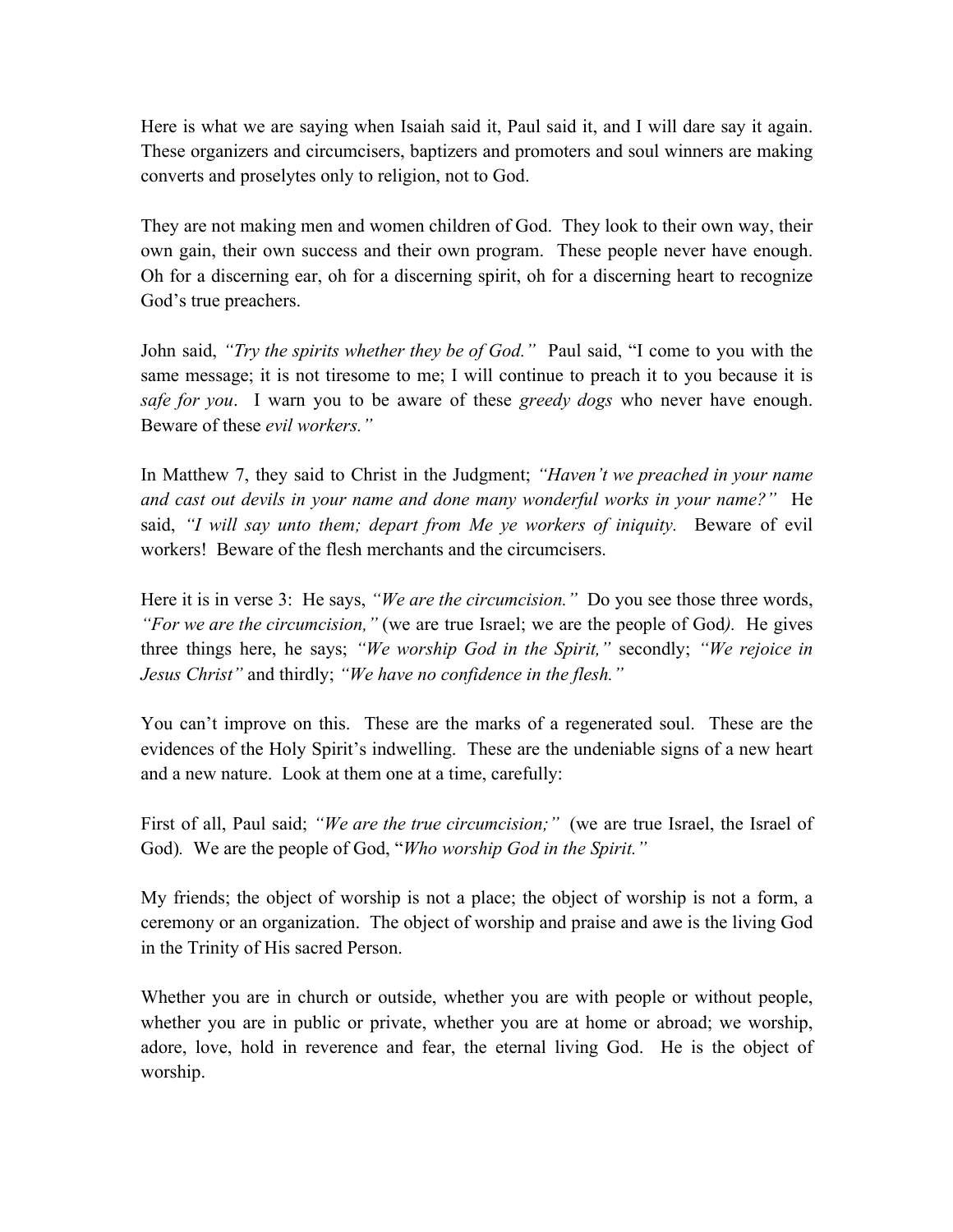Worship is not a game or a program. Worship is heart communion with the living God. In John 4, our Lord Jesus Christ said to the woman at the well; *"True worshipers worship God in Spirit and truth for the Father seeketh such to worship Him."* God is Spirit.

Paul said, in Acts 17*; "God that made the world and all things therein, seeing that He is*  Lord of heaven and earth; He dwelleth not in temples made with human hands. Neither *is He worshipped with men's hands as though He needed anything."* God doesn't need anything.

I hear preachers say, "God has no hands but your hands." What? "God has no feet but your feet." We have a disabled God! God has no eyes but your eyes? God said, *"My arm is not short that I cannot save. My ear is not heavy that I cannot hear."* He said, *"If I needed anything I wouldn't ask of you, seeing that He giveth to all life and breath and all things."* 

What kind of God do you have, a disabled God? We worship God and that is the first mark of true Israel, the true circumcision, the true people of God. They worship God; they don't worship preachers and organizations. They don't worship places and travel to Bible lands to sit before shrines and idols and pictures and crucifixes; they worship God.

They don't need visual aids to worship God because their worship is heart worship and Spirit worship. They worship God in the Holy Spirit and by the power of the Holy Spirit. They worship God by the influence and revelations of the Holy Spirit.

The Holy Spirit is the one who convinces us of sin. The Holy Spirit reveals to us the glory of God in the face of Christ Jesus. The Holy Spirit teaches us the Word of God. The Holy Spirit intercedes for us. We don't know the things for which we should pray unless the Holy Spirit should teach us and pray for us. We worship God and we worship God in the power and under the leadership of the Holy Spirit.

We worship God in our spirit, souls and hearts. It is not lip service that we render to God; that's no good; it is heart praise. Worship is not the outward form. You don't need a uniform or a robe, candle or a stained glass window to worship God. You don't need a soft padded pew or a soft padded altar. You need a broken heart.

This thing of worship is not outward form and ceremony; it comes from a new heart, a regenerated heart, and a broken heart. Worship comes from a heart of faith and heart that knows the living God. This heart cares and seeks Him.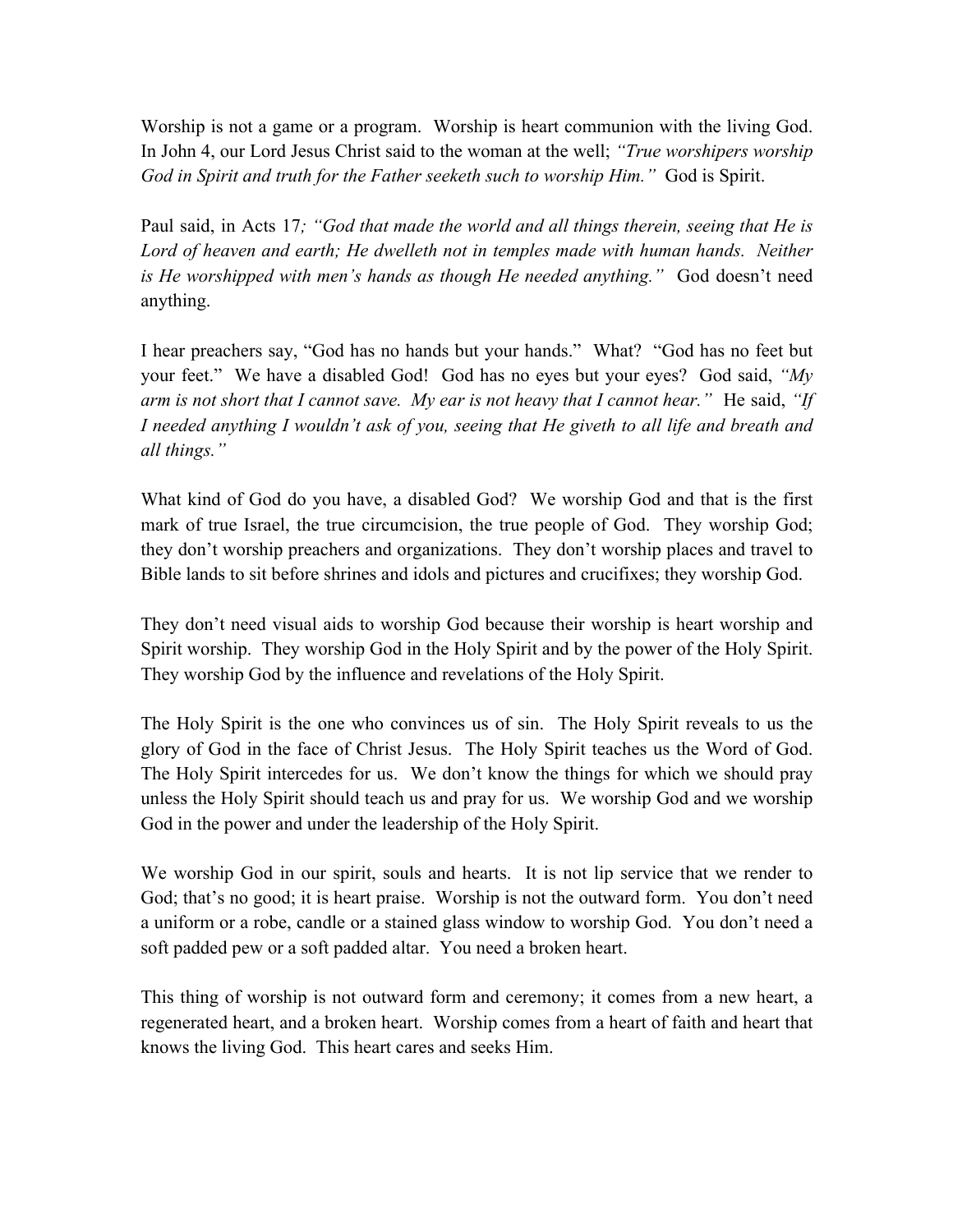This worship from the Spirit is in a spirit of reverence. *"Holy and reverend is His name."* Come before the Lord with praise and thanksgiving. Come before the Lord in fear and trembling. Come before the Lord in humility and submission. Come before the Lord in love and grace. Come before the Lord in faith and devotion.

"Praise God from whom all blessings flow, Praise God all creatures here below Praise God above ye heavenly host, Praise Father, Son and Holy Ghost."

Do you know anybody who worships God? That person is a child of God. *"We are true Israel who worship God in Spirit and truth."*

Second: Do you see the next line there? The Scripture says, *"We are the circumcision;*  (we are the true Israel, we are the people of God) *who rejoice in Christ Jesus."* I will tell you this, these are so weighty and these are so heavy. These are so meaningful. We worship God in Spirit.

*"We rejoice in Christ Jesus."* Who is Christ Jesus? A lot of people think they know but I will tell you what I believe the Word of God teaches about Christ Jesus. First of all, Jesus Christ is the Son of God. When you read in the Bible, *"Father, Son and Holy Spirit;"* He is the Son.

When you read in the Word of God about the blessed, beloved Son of God, *"the only begotten Son of God,"* that is Jesus Christ; He is the Son of God, very God of very God, *"who thought it not robbery to be equal with God."* 

He is the Son of His glory. He prayed in John 17, *"Glorify Me with the glory which I had with Thee before the world was."* He is the Son of His glory.

Jesus Christ is the creator of all things. *"The Word was made flesh and dwelt among us. In the beginning was the Word and the Word was with God and the Word was God and all things were made by Him, and without Him was not anything made that was made."*

Colossians 1 tells us not only was everything made by Him but for Him. *"By Him all things exist,* (are held together) *by Jesus Christ."*

He is not only the Creator of all things He is the Surety. He is the Guarantor of an everlasting Covenant. That is what Hebrews says, *"He is the surety of the better Covenant. His blood is the blood of the everlasting Covenant. He is the Lamb slain*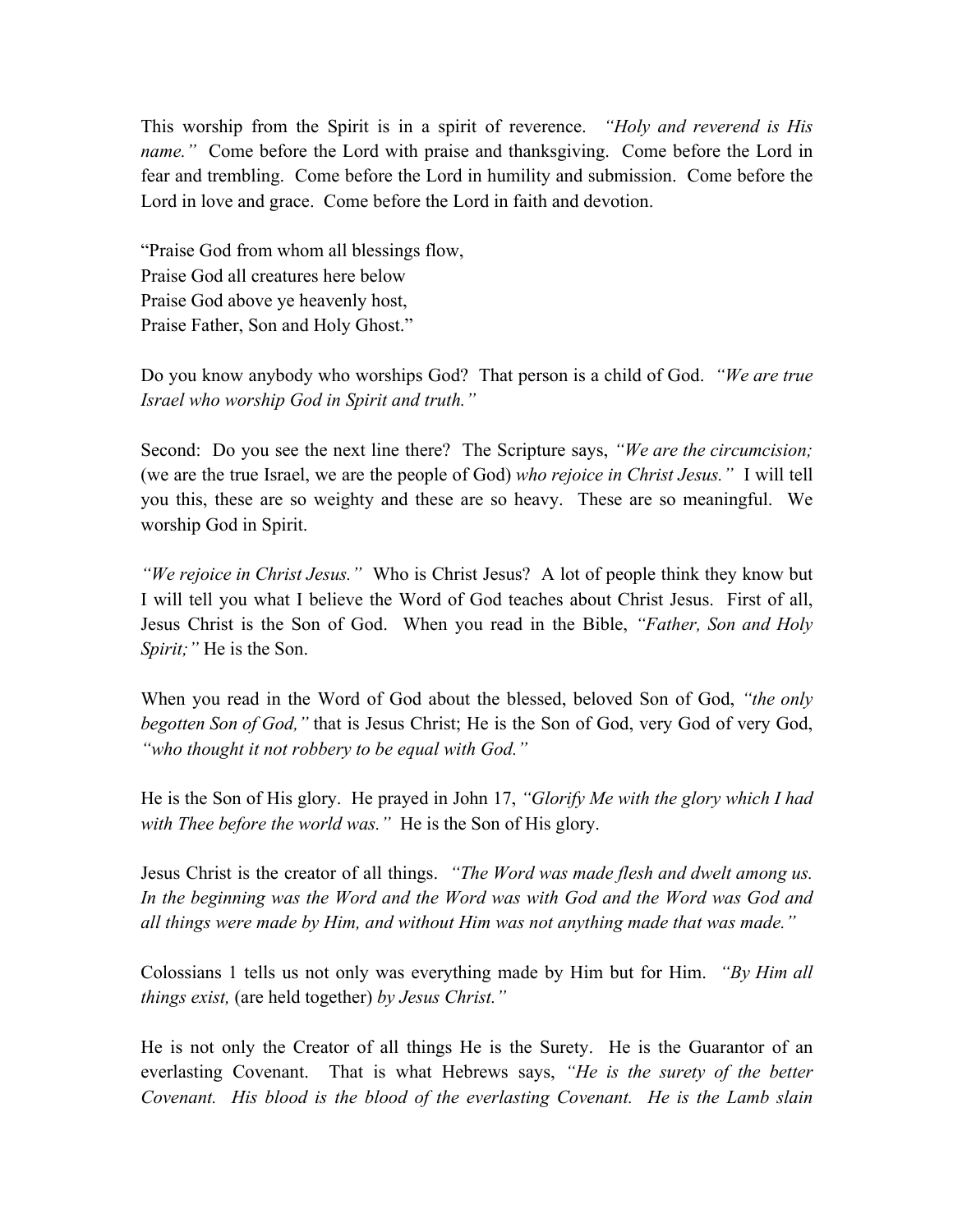*before the foundation of the world."* Jesus Christ is God incarnate (in person) in human flesh. The Word was made flesh.

Yes, God dwelt in a human body. God came to earth. *"Call His name Emmanuel,* (God with us). He is God in human flesh, no less God because He was robed in human flesh but yet a man. He was *"bone of our bone, flesh of our flesh*."

Who is Jesus Christ? He is our Righteousness, our Sanctification and our Wisdom, our Redemption, our Holiness and our Representative. He is our Redeemer, Jesus Christ. He is all things. *"Christ is all and in all."*

In the program of God and in the purpose of God, in the divine providence of God, in the will of God, in the mercies of God, in the grace of God, in the love of God and in all that God has for any son of Adam, *"Christ is all."*

He is our sin offering and He is our sacrifice. He is our Substitute and He is our Satisfaction. Who is Jesus Christ? He is that Prophet like unto Moses.He is that Priest *"after the order of Melchisedek. He is the King of Kings and Lord of Lords."* He is greater than all.

As Moses was a servant in the house, so is Christ the Son of the house. He is greater than the angels. *"For to which of the angels said He at any time, "Thou art My Son; this day have I begotten thee."* To the Son He saith, *"Thy throne O God is forever."* He is that Great High Priest.

He is the altar and the sacrifice and the one to whom it is made. He is the entrance within the veil. He is the Interceder; He is the Forerunner; He is the Mediator and the only one. He is the Just God and Saviour."

He is the object of faith. He is the theme of our song. Jesus Christ is "*All and in all*." That is who He is. It is in Christ that we rejoice. We don't rejoice in no one else, and nothing else.

The hymn writer says:

"Come all harmonious tongues; Your noblest tributes bring, Tis Christ our everlasting God, And Christ the man we've seen.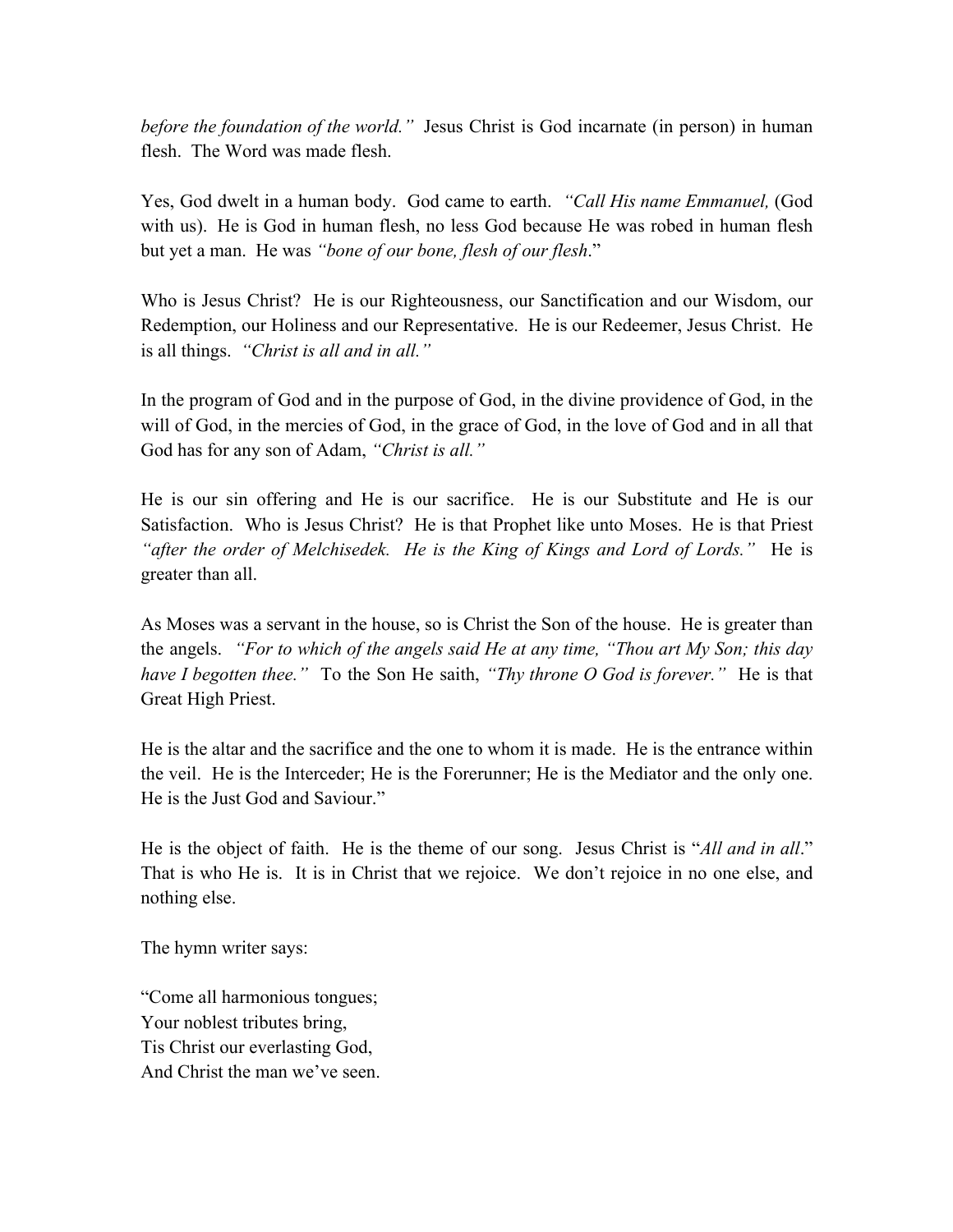Bound to the shades of death, He bowed His Holy head, Yet He arose to live and reign Where death itself is dead

There the dear Redeemer sits, On the Father's throne, The Father lays His vengeance by, And smiles with pleasure on His Son."

We are the people of God who worship God in the Spirit and who rejoice and delight and glory only in Jesus Christ. Do you know any people of God? Do you know anyone who can call himself Christian?

Here is the third thing: The apostle Paul is a man who summarizes things. He is always concluding something. *"Therefore, we conclude."* He comes at us with a warning; He says, *"I warn you, beware of the deceivers, beware of the flesh merchants, beware of the greedy dogs, beware of the evil workers, spiritual wickedness in high places."* 

Just like Satan, they are deceptive, subtle, and crafty. They never say what they want or what they are. They are able to camouflage and counterfeit and deceive. Paul speaks plainly, *"We are the circumcision;* (we are the true Israel) *who worship God in the Spirit,*  (in the heart), *and who rejoice,* (glory, and delight only, not in ourselves)*, in Christ Jesus."*

He says third, *"We have no confidence in the flesh."* There is no confidence in your flesh, our flesh, our forefathers, our future generations or any son of Adam. *"We have no confidence in the flesh."*

Let me ask you something, how does a person arrive at this place where you have no confidence in the flesh? Well, when a man truly knows and sees and worships the living God, the almighty, eternal, holy, living God, the awesome eternal God, He will worship Him in heart and spirit, not in form and creed.

When a man truly sees and knows the Lord Jesus Christ our great, grand and glorious Substitute, the lover of our souls, who gave Himself for our sins, and the agony He suffered and the price that He paid, that will bring that man to know himself. It will reveal to that man the sinfulness and inability of his flesh. He will see that when he sees God.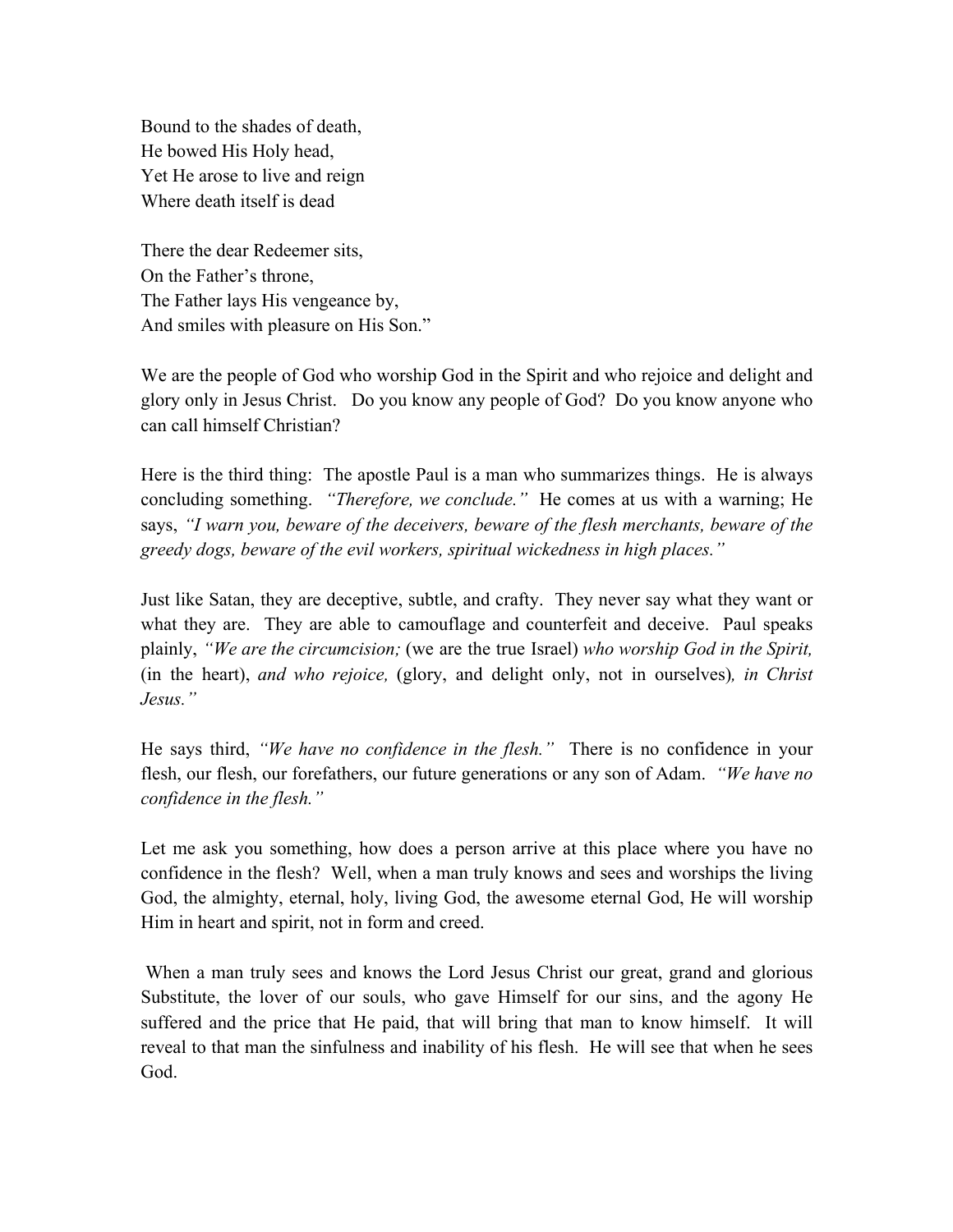Isaiah did! The Scripture says, *"When King Uzziah died I saw the Lord,"* maybe for the first time. He had heard of Him and read about him. His ancestors had told him about him. *"He saw the Lord high and lifted up in His Holiness. His train filled the temple."*

What was his reaction and what was his response? Isaiah said, *"Woe is me; I'm undone; I'm cut off; I'm a man of unclean lips. I dwell in the midst of a people of unclean lips."* 

Job saw this, Job the righteous man, Job the moral man, Job who felt that he knew God. Yet, he said; *"I've heard of you."* When God appeared to him in chapters 40 through 42, he said; *"I've heard of Thee by the hearing of the ear; now mine eye seeth Thee: Wherefore, I hate myself* (I abhor myself; I hate my flesh), *I repent in sackcloth and ashes."*

The apostle Paul saw this on the road to Damascus, when he saw the Lord. He said, *"In my flesh dwelleth no good thing."* He also said, "*I'm not worthy to be an apostle; I am less than the least of all the saints; I'm the chief of sinners."*

He said, *"In the flesh no man can please God."* How do you come to the place of *"no confidence in the flesh?"* You will only come to that place when you see how weak and wicked the flesh is. You will only come to that place when you see the grand and glorious Person of the Lord Jesus Christ. Then we will have no confidence in the flesh and have assurance of faith only in Christ.

I have no confidence in this material world. *"The fashion of this world fadeth away; it is all vanity of vanities; all is vanity,"* the wise man said.

Jeremiah said, *"Let not the wise man glory in his wisdom."* We are so prone to do that. *"Don't let the mighty man glory in his might. Let not the rich man glory in his riches. Let him that glorieth, glory in this that He knoweth me; I am the Lord."* There is the object of glory. If you ever see Him you will never glory in the flesh again.

We have no confidence in the religious world. They can make all of the smoke that they want to and the noise that they want to and the whoopee that they want to. I've got no confidence in them, or you, or me or any other son of Adam. I'm talking about a professor or non professor. The outward form, the ceremony, the works, traditions and customs are just flesh. *"I have no confidence in the flesh."*

All that they have done and all that they are going to do is just "spinning of the wheels." We have no confidence in the material world, the religious world or in our own flesh or feelings. Our trust and confidence is in Christ.